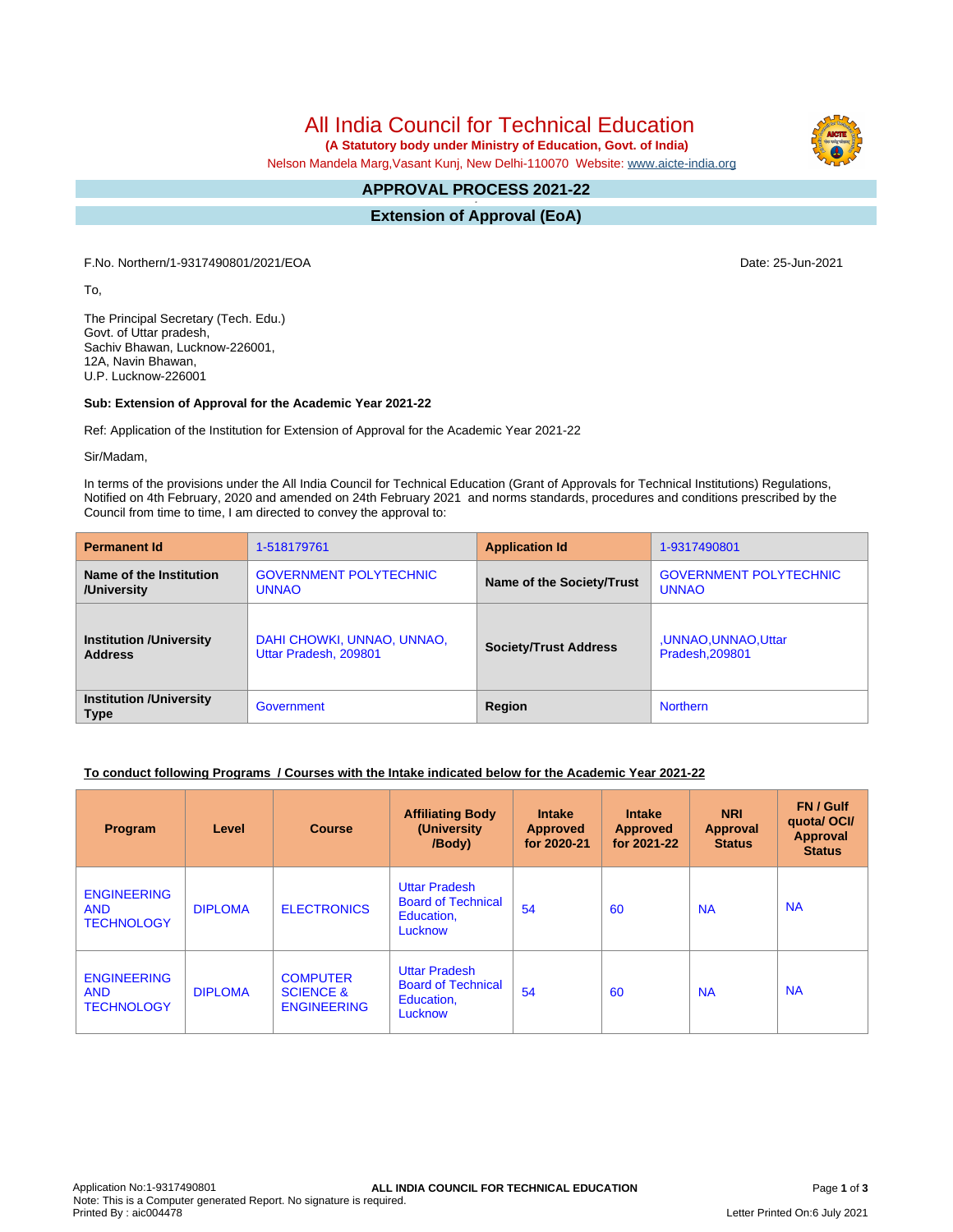#### **It is mandatory to comply with all the essential requirements as given in APH 2021-22 (Appendix 6)**

The Institution/ University is having the following deficiencies as per the online application submitted to AICTE (self-disclosure based) and the same shall be complied within Six Months from the date of issue of this EoA

| Deficiencies* Noted (based on Self Disclosure)          |  |  |  |  |
|---------------------------------------------------------|--|--|--|--|
| Exam Control Office.                                    |  |  |  |  |
| Office All Inclusive.                                   |  |  |  |  |
| Boys Common Room.                                       |  |  |  |  |
| Girls Common Room.                                      |  |  |  |  |
| Stationery Store.                                       |  |  |  |  |
| Application S/W.                                        |  |  |  |  |
| Seminar Hall.                                           |  |  |  |  |
| Laboratory.                                             |  |  |  |  |
| Principal/Director is not Qualified as per AICTE norms. |  |  |  |  |
| Library & Reading Room.                                 |  |  |  |  |
| Journals.                                               |  |  |  |  |
| Reading Room Seating Capacity.                          |  |  |  |  |
| MultiMediaPC.                                           |  |  |  |  |
| Appointment: Student Counselor.                         |  |  |  |  |
| Establishment: Committee for SC/ST.                     |  |  |  |  |
| Establishment: Internal Complaint Committee(ICC).       |  |  |  |  |
| Applied membership-National Digital Library.            |  |  |  |  |
| Implementation of student Induction Programme.          |  |  |  |  |
| Waste Management and a sustainable Green Campus.        |  |  |  |  |
| Display of Course(s) and Approved In entrance.          |  |  |  |  |
| Faculty Pay as per VI pay commission.                   |  |  |  |  |

**\***Please refer Deficiency Report for details

# **Important Instructions**

- 1. The State Government/ UT/ Directorate of Technical Education/ Directorate of Medical Education shall ensure that 10% of reservation for Economically Weaker Section (EWS) as per the reservation policy for admission, operational from the Academic year 2019-20 is implemented without affecting the reservation percentages of SC/ ST/ OBC/ General. However, this would not be applicable in the case of Minority Institutions referred to the Clause (1) of Article 30 of Constitution of India. Such Institution shall be permitted to increase in annual permitted strength over a maximum period of two years.
- 2. The Institution offering courses earlier in the Regular Shift, First Shift, Second Shift/Part Time now amalgamated as total intake shall have to fulfil all facilities such as Infrastructure, Faculty and other requirements as per the norms specified in the Approval Process Handbook 2021-22 for the Total Approved Intake. Further, the Institutions Deemed to be Universities/ Institutions having Accreditation/ Autonomy status shall have to maintain the Faculty: Student ratio as specified in the Approval Process Handbook.
- 3. Strict compliance of Anti-Ragging Regulation, Establishment of Committee for SC/ ST, Establishment of Internal Complaint Committee (ICC), Establishment of Online Grievance Redressal Mechanism, Barrier Free Built Environment for disabled and elderly persons, Fire and Safety Certificate should be maintained as per the provisions made in Approval Process Handbook and AICTE Regulation notified from time to time.
- 4. In case of any differences in content in this Computer generated Extension of Approval Letter, the content/information as approved by the Executive Council / General Council as available on the record of AICTE shall be final and binding.